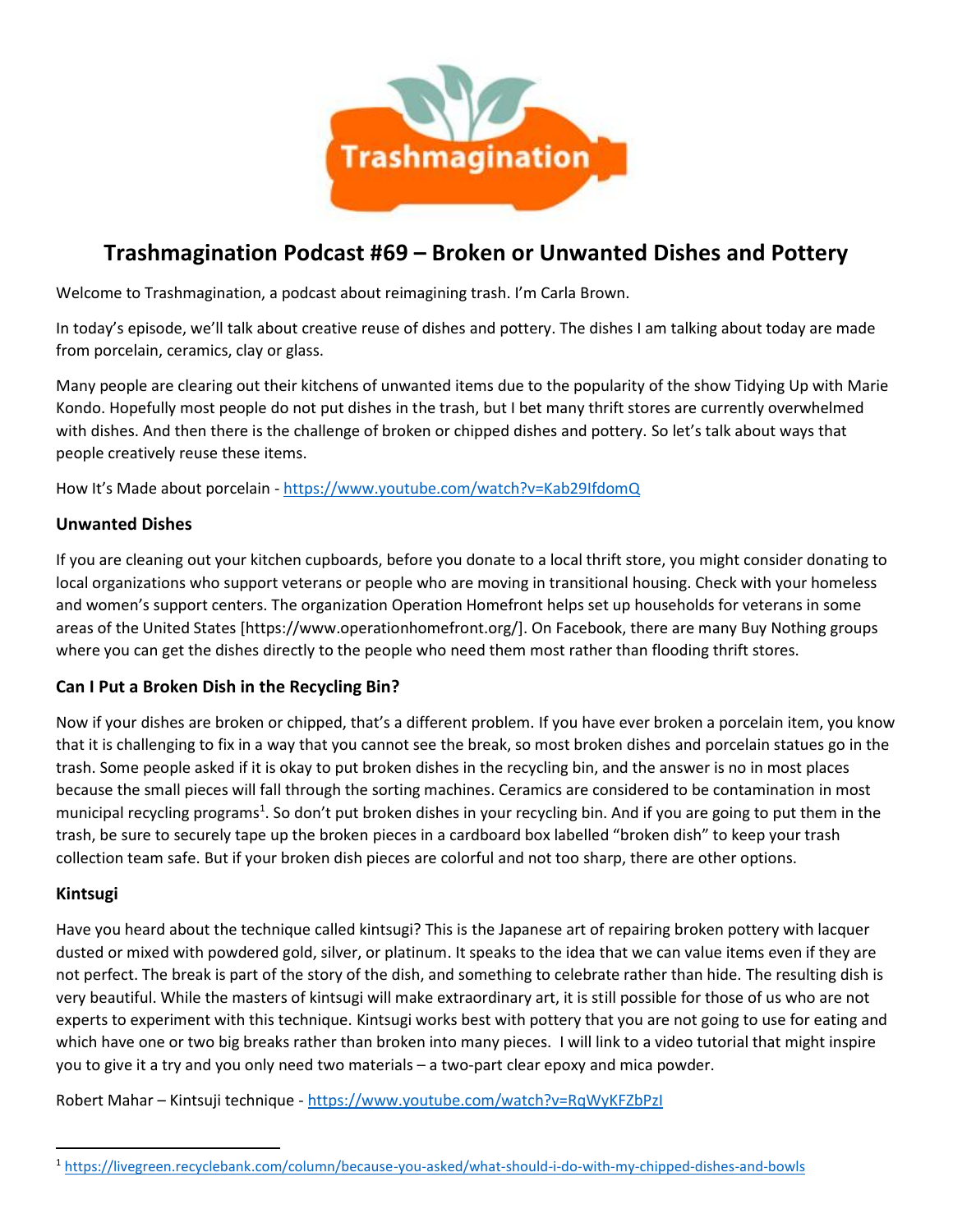### **Pyrex Dishes**

Now let's talk about vintage Pyrex dishes. These are bowls and casserole dishes with thick sides, often very colorful. These dishes are made from a specific type of glass called borosilicate glass which was made starting in 1915. The colorful ones were made from 1947 until the 1980s. There are lots of people who collect vintage Pyrex dishes. Some designs were owned by almost everyone in America, but some were promotional designs and are quite rare. You might own a design that is hard to find, so before you donate them, you might check collector websites and eBay. Or find a local artist who is making pendants from Pyrex and give them your dishes.

If you broke the bottom of your Pyrex casserole dish and only have the glass lid, check out a craft by Sadie Seasongoods. She turned it upside-down and used it as a bird bath [https://www.sadieseasongoods.com/thrifted-glass-lid-hanging bird-bath/].

If you want to make art from Pyrex, you should be aware that some old Pyrex had a radioactive glazes, so you should research that before cutting them.

#### **Fine China**

If you want to downsize your fine china, but the next generation of your family doesn't want them because they don't go in the microwave, check out the International Association of Dinnerware Matchers [http://www.iadm.com/sell/default.htm]. They will find you an interested buyer who is trying to fill out their collection of china. Often they might be looking for a specific piece from an old set that broke and is no longer manufacturered.

#### **Home Décor and Garden Art Crafts from Recycled Dishes**

So now let's deep dive into some fun creative reuse ideas for your home and garden. All these ideas are accessible through the Pinterest board that I made for you - https://www.pinterest.com/Trashmagination/dishes-porcelain pottery/ - so you can head over there for inspiration.

One of the most popular items I see on Pinterest to creatively reuse china plates is to make a layered serving dish where there is a big plate on the bottom, then a medium-sized plate and a small plate on top all connected with a post. This can be made with china or glass plates.

If you are looking for garden art, here are two ideas.

The first is to make flowers from glass dishes. You glue colorful glass plates one on top of each other so it looks like a flower. For example, the bottom one is a flat plate, then a bowl and then a teacup for the flower's stamens. These are displayed either flat like a bird bath or upright like a flower. To display them upright, you attach a coupling nut to the back of the bottom plate so the item can hang on a post. It really looks like a big flower and sometimes they are called water-wise flowers because you don't have to water them obviously [https://www.infarrantlycreative.net/garden-art]. If the glassware that you want to reuse is transparent and you want to add color, you can paint them with something called glass stain.

The other idea is called a garden totem which is to attach a variety of glass dishes on top of each other in the garden like a sculpture [https://www.myrepurposedlife.com/glass-totem-tutorial/]. The sun shines on them and makes rainbows.

#### **Teacups and Mugs**

Let's talk about teacups and mugs. They are probably the most fun dish to creatively reuse. You can mount them on the wall with the handles hanging down and hang things from them like hook.

Another idea for garden art is to put a tea cup on a post. This is like a tiny elegant birdfeeder. Sadie Seasongoods uses a mug to make a birdfeeder by filling it with suet and seeds, sticking in a wooden post for the bird to stand on, and then hanging it up by the mug handle [https://www.sadieseasongoods.com/goodwill-blogging-thrifting-for-the-birdsa-diy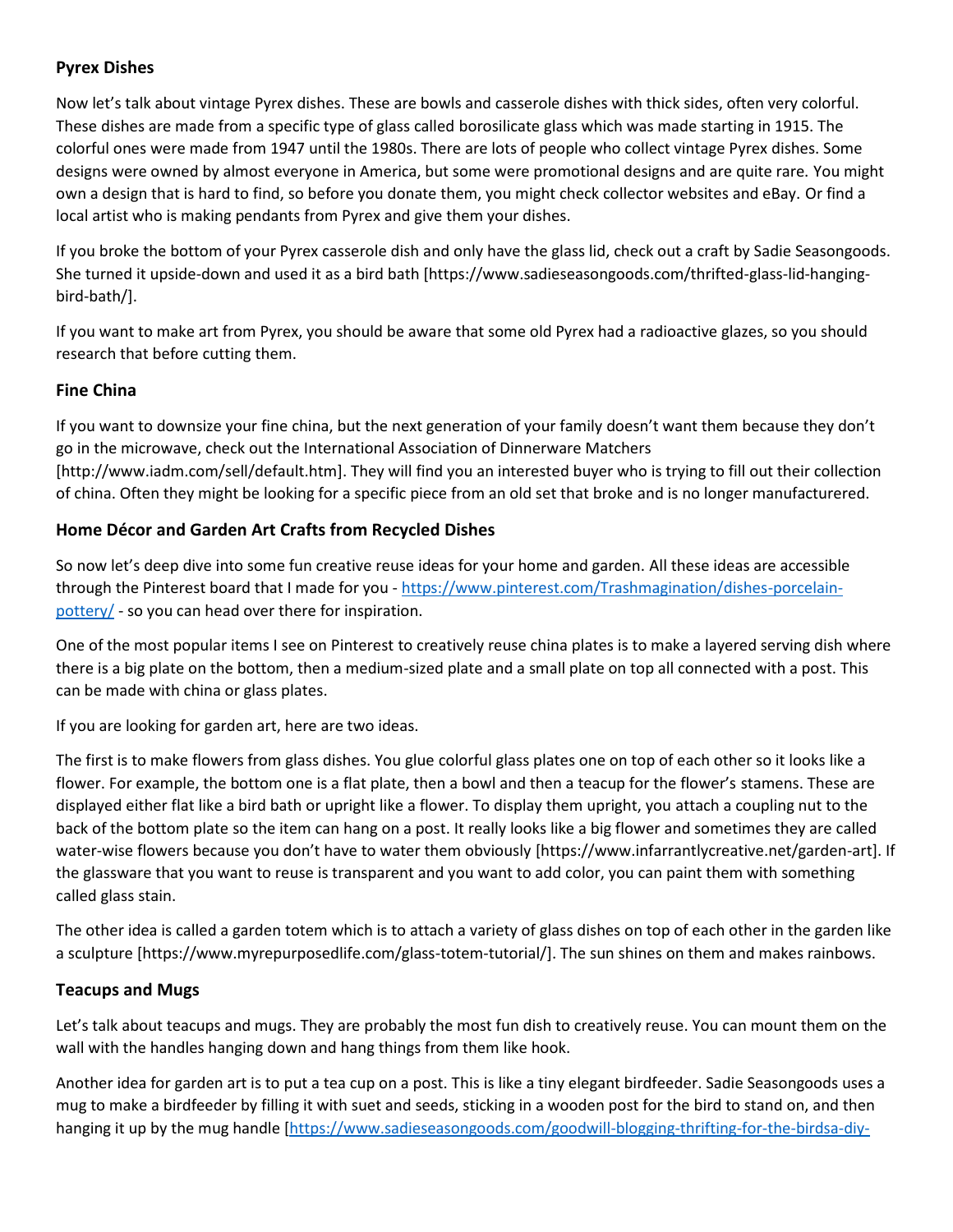suet-feeder-february-2016/]. Check out the show notes to see a lovely bird house made from a teapot hanging from its handle [http://robinsnestingplace.blogspot.com/search/label/Birdhouse].

Another way people creatively reuse teacups is to make them into a candle. You just hold up the wick and pour in the wax [https://www.fix.com/blog/diy-christmas-gifts/]. I recommend using beeswax rather than petroleum-based wax to reduce your environmental impact.

#### **Mosaics from Broken Dishes**

For broken dishes, the most common idea is to make mosaics. I took a mosaic-making class with my daughter at the local community center from Mimi Nyman and she showed us how to reuse broken plates. This is a great craft for someone who loves puzzles because you fit the pieces together in a fun way, and it's also a great craft if you don't like to cut things in an exact way following a pattern. Lots of people reuse broken dishes as decorative mosaics on flower pots. If you don't do mosaic art yourself, you could bring your more colorful or interesting broken dishes to your community center to find mosaic artists.

Some people put broken pottery pieces at the bottom of their flower pots below the soil instead of pebbles and others put it in their gardens instead of gravel. This would work great only if the pieces are not sharp of course.

#### **Artists Who Recycle Dishes and Pottery**

Next we'll talk about artists who incorporate dishes and pottery into their work. First I follow three artists who make necklaces from recycled dishes.

Juliet Ames from the Broken Plate Company [http://ibreakplates.com/] transforms broken pieces of a shattered family dish or wedding plate into wearable heirlooms for a client's family. She's in Baltimore, Maryland – not far from me!

Broken Plate Company - https://youtu.be/bGabdOCkL3Q

Valentina Jones cuts big circular shapes from china plates [https://www.instagram.com/valentina\_jones/]. Her pieces have a great modern aesthetic if you wanted a big statement necklace.

If you are in the UK, an artist who makes necklaces from recycled dishes is Karen Dixon from Studio Underwood [https://www.etsy.com/uk/shop/StudioUnderwood]. Her pieces look more like they were dug up from an archeological dig and she makes pieces from recycled metal as well.

Mimi Kirchner is an artist from the Boston area who sews many exquisite items mostly from wool. Something she makes often are "tiny worlds" which are little wool felt scenes inside a teacup [[http://mimikirchner.com/blog/archives/tag/tiny-world/]. These are different than the sweater pincushions that my aunt Debbie makes. Mimi sews a ball of wool that fits perfect in the tea cup. Then she adds a little house, church or lighthouse sewn form wool, and trees and lots of other lovely details. The color palette of her tiny world usually matches the color palette of the design on the tea cup.

Perhaps you are familiar with the classically popular type of dish with a blue and white pattern that originated in China. The art that you see on this type of dish reminds me of a fabric called toile (twalle) which usually features pastoral scenes of farms and cows. So while you are on Mimi Kirchner's website looking at her tiny worlds, also take a moment to look at her tattooed dolls [http://mimikirchner.com/blog/archives/tag/tattoo-man/]. She makes them from toile which she dyes with skin tones and sews them into men wearing kilts, lumberjacks, acrobats, merpeople and pirates. I absolutely love them. I will share a video showing Mimi in her studio and she says in this video, "I have a really hard time throwing anything away. Every little bit seems like it could be used for something." I think Mimi and I are soul-sisters.

#### Mimi Kirchner - https://www.youtube.com/watch?v=4WgD4T3WEB4

The next artist makes art from those blue and white dishes. His name is Li Xiofeng and he's from Beijing [https://www.redgategallery.com/content/li-xiaofeng]. He attaches pieces of dishes together into sculptural forms –